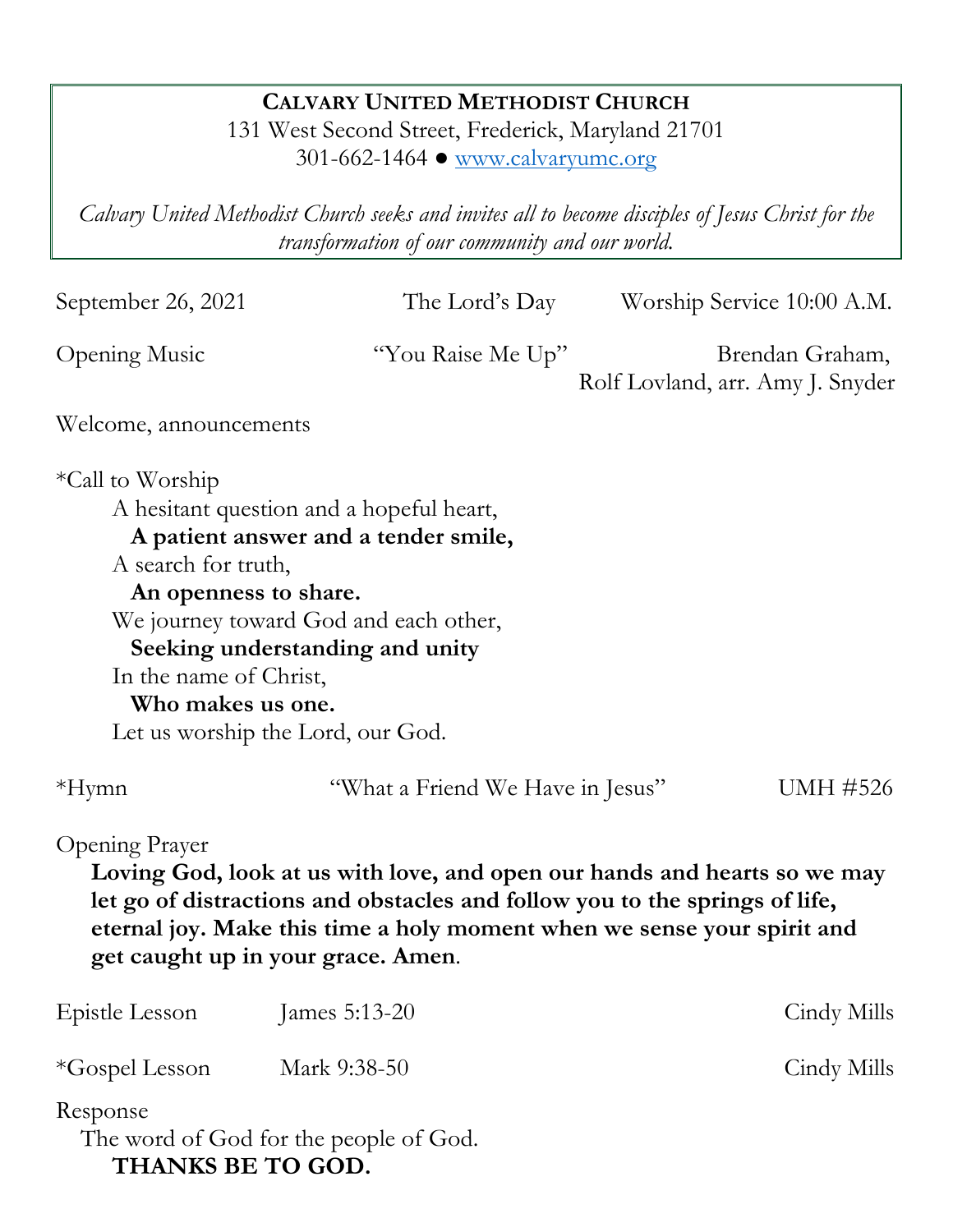| Sermon                    | Those Who Bear the Name of Christ                                                                                                                                                                                                                                                                                                                                        | Rev. Steve Larsen |
|---------------------------|--------------------------------------------------------------------------------------------------------------------------------------------------------------------------------------------------------------------------------------------------------------------------------------------------------------------------------------------------------------------------|-------------------|
| Pastoral Prayer           |                                                                                                                                                                                                                                                                                                                                                                          |                   |
| The Lord's Prayer<br>Amen | Our Father, who art in heaven, hallowed be thy name. Thy kingdom<br>come, thy will be done on earth as it is in heaven. Give us this day our<br>daily bread. And forgive us our trespasses as we forgive those who<br>trespass against us. And lead us not into temptation, but deliver us from<br>evil. For thine is the kingdom, and the power and the glory, forever. |                   |
| Hymn                      | "O Jesus, I Have Promised"                                                                                                                                                                                                                                                                                                                                               | UMH #396          |
| Dismissal with Blessing   |                                                                                                                                                                                                                                                                                                                                                                          |                   |
| Voluntary                 | "Oh How He Loves You and Me"                                                                                                                                                                                                                                                                                                                                             | Kurt Kaiser       |
| Going Forth               |                                                                                                                                                                                                                                                                                                                                                                          |                   |
|                           | Baskets for your offering are located at the doors going out.                                                                                                                                                                                                                                                                                                            |                   |

**September Ushers:** Rob Summers, Rick Miller

**Pianist:** Joyce Summers

## **WiFi Network CUMC Guest, password Blessing**

If interested in being a flower sponsor, please sign up by calling the church office or at: **<https://www.signupgenius.com/go/5080d4faaa72fa75-altar>** to sign up for altar flowers, pulpit or communion table. Lots of dates available.

**Looking for other ways to connect with your Calvary family?**  Join our Facebook group where you can share prayer concerns and connect with church members and friends. Join here: [https://www.facebook.com/groups/212630313297563/.](https://www.facebook.com/groups/212630313297563/)

Sign up for our weekly e-news. Every Tuesday you'll get a thought from Pastor Steve, links to upcoming events and service opportunities and a list of prayer concerns. Simply share your name and email with  $office(\omega)$  calvaryumc.org.

Telephone one another. If you need a directory, let us know or click on "MyCalvary" on our website: [www.calvaryumc.org.](http://www.calvaryumc.org/)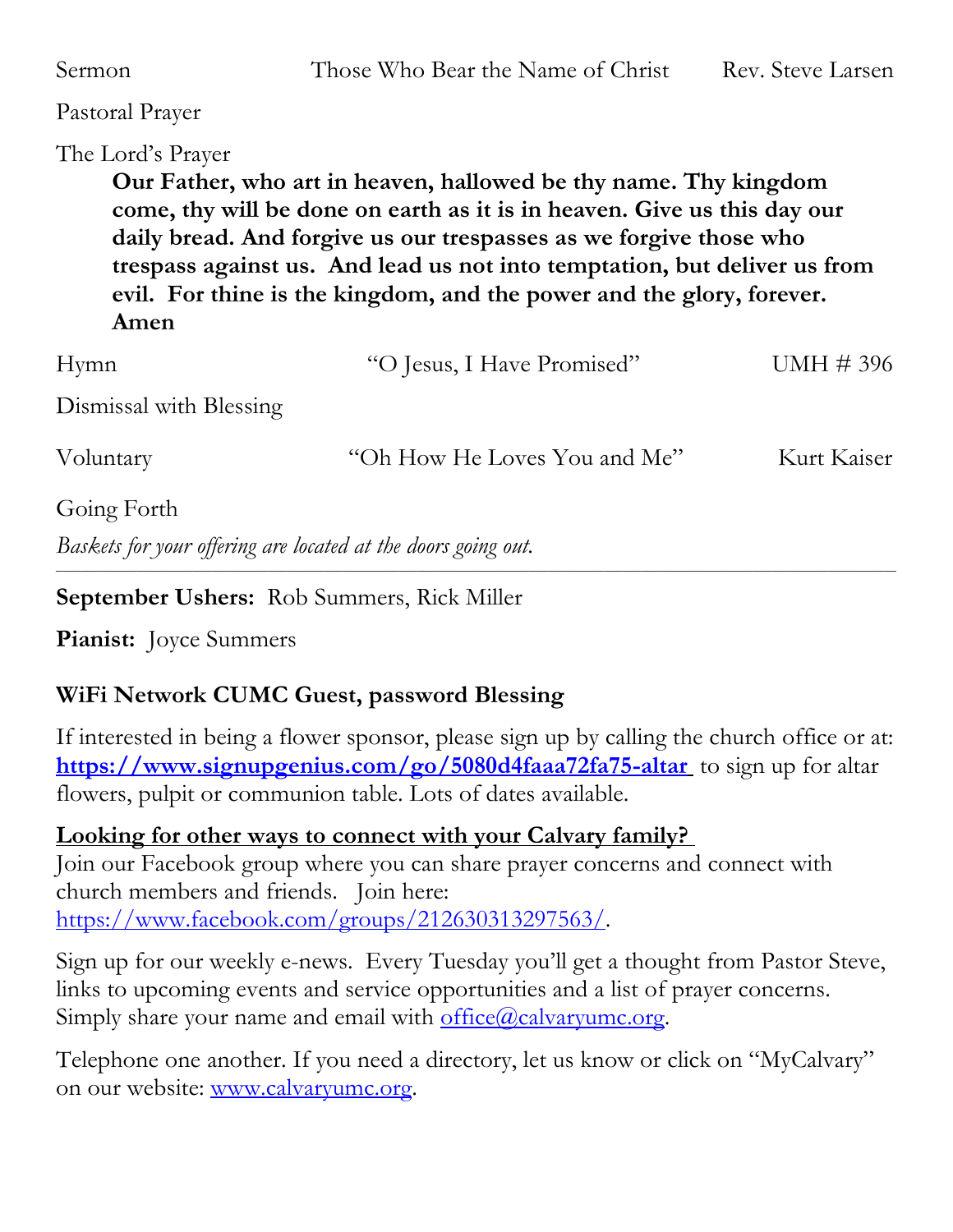**Our current covid-19 safety plan:** Like all of you, our church leadership is aware of the changing conditions around us regarding Covid-19 and its Delta variant. We have been carefully monitoring the situation here in the Frederick area, and the Re-Open Task Force has decided that beginning Sunday, August 22 masks are required when attending service or events within the church building. We will, however, continue to sing and read responsively. We are masking for the safety of all and will announce all changes or enhancements to our protocols by all our media means. We want everyone to BE safe and FEEL safe. If unvaccinated, we ask you to continue to social distance and wear your mask. If you have any questions, or wish to share your feelings, feel free to speak with me or any other member of the Re-Open Task Force.

**Provided cases do not continue to rise** Nursery is open. Temperature checks, masks and social distancing are required. Contact Christy Mossburg or Amy Stone for more information. The Nursery is now HIRING!! The nursery is looking for an adult supervisor for Sunday mornings, please contact the Nursery Director Cathleen Gough if interested.

**Our Women's Ministry Gratitude Group** on Facebook is another place you can join us. We share daily gratitude and joys, daily prayer requests, and share inspirational messages. All are welcome.<https://www.facebook.com/groups/783900735353923/>

**\*\*The Asbury Class** is meeting through Zoom **Sunday mornings at 9:00 a.m**. Here are the details, shared by class leader Pat Herber: We encourage folks to have their bibles available. We invite and welcome anyone to join us, please contact Pat Herber at  $pkherber@gmail.com$  for log in information.

Look for our **Children's Worship Bags i**n the narthex, filled with activities to keep little hands busy during worship! **Please return these bags to the narthex at the end of the church service** so they are available for others to use. Each bag contains a small erasable whiteboard, a notebook, crayons, and several fidget toys, including pipe cleaners and coloring pages.

**Help Needed:** Looking for someone who is familiar with the 'WOW' computer system. Please call Helen Sheppard at 301-898-3464

**Calvary Community Concert Series** will begin today September 26<sup>th</sup>, the doors will be open at 2:30 p.m. Come listen to Pianist, Christopher Schmitt for our first concert in over a year.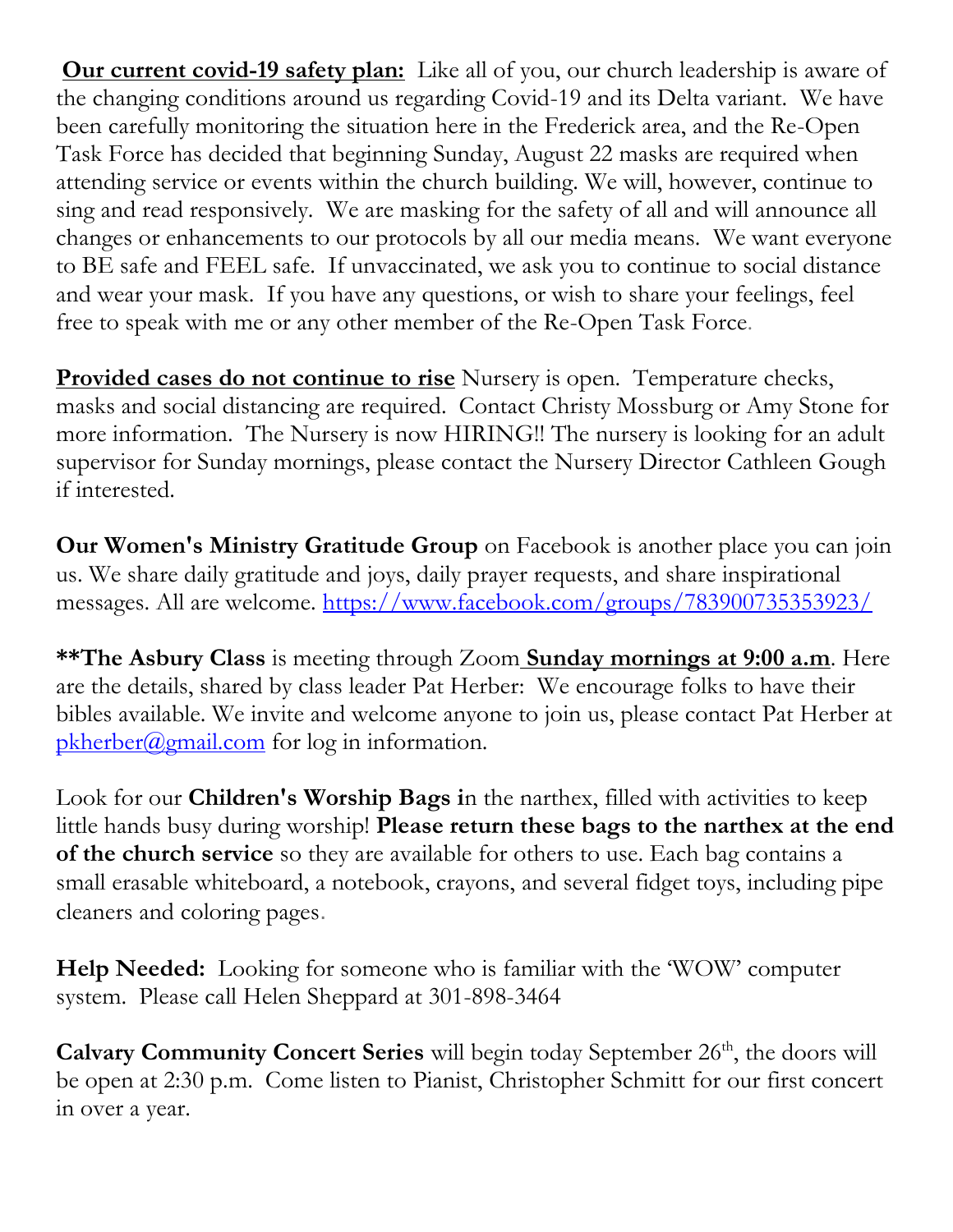

# **Join Us at Calvary's Fall Blood Drive!**

The American Red Cross is hosting a Fall Blood Drive at Calvary UMC on Wednesday, September 29th from 8:30 a.m. to 7:30 p.m. in the Fellowship Hall. For what amounts to 1-2 hours of your time, you can help save up to 3 people with one donation! Blood supply levels in the area continue to be a critical need, and the pandemic continues to amplify the urgency for adequate blood supplies, so why not give a gift that can save up to 3 lives? Or if you can't, consider inviting a friend to donate! To sign up, call or text Eric Anderson before the event at 240.506.5759, or connect via email at  $eric. anderson3@redcross.org. The earlier you sign up, the better$ </u> an appointment slot you will get!

**Open Prayer** in the chapel every Wednesday at 7:00 p.m.. Join us for a time of prayer, reflection, music, and scripture. " For where two or three are gathered together in my name, there am I in the midst of them." (Matthew 18:20 KJV). Please contact Rev. Beth Richards or Wanda Bulkowski-Larsen for more information.

**CROP Walk** will be held October 17. We will be meeting at 1:00 p.m. at Calvary for a 1:30 p.m. start. If you can not walk please donate to CROP. Jacki will have envelopes each Sunday.

**Mission Opportunity** – Do you hear the Dominican Republic calling? Barahona to be specific? A group is headed there, Jan. 15 to Jan. 22. Jacki has more information. A meeting, Sunday Oct. 24 right after church concludes in the Parish Hall. Please join Jacki to learn more about this Mission trip with The Least of These Ministries.

# **Tuesday Morning Bible Study**

Pastor Steve is pleased to announce the re-start of the Tuesday morning study he leads beginning on Tuesday, October 5 at 10:00 A.M. in the church library/conference room. The study will use a series of videos produced by Rob Bell, the bestselling author of *Love Wins* and *What We Talk About When We Talk About God*. Each short video is designed to get you thinking and talking about what our faith in Jesus Christ means in how we live our lives right now. The class is open to everyone, and we always have room at the table for one more to sit in.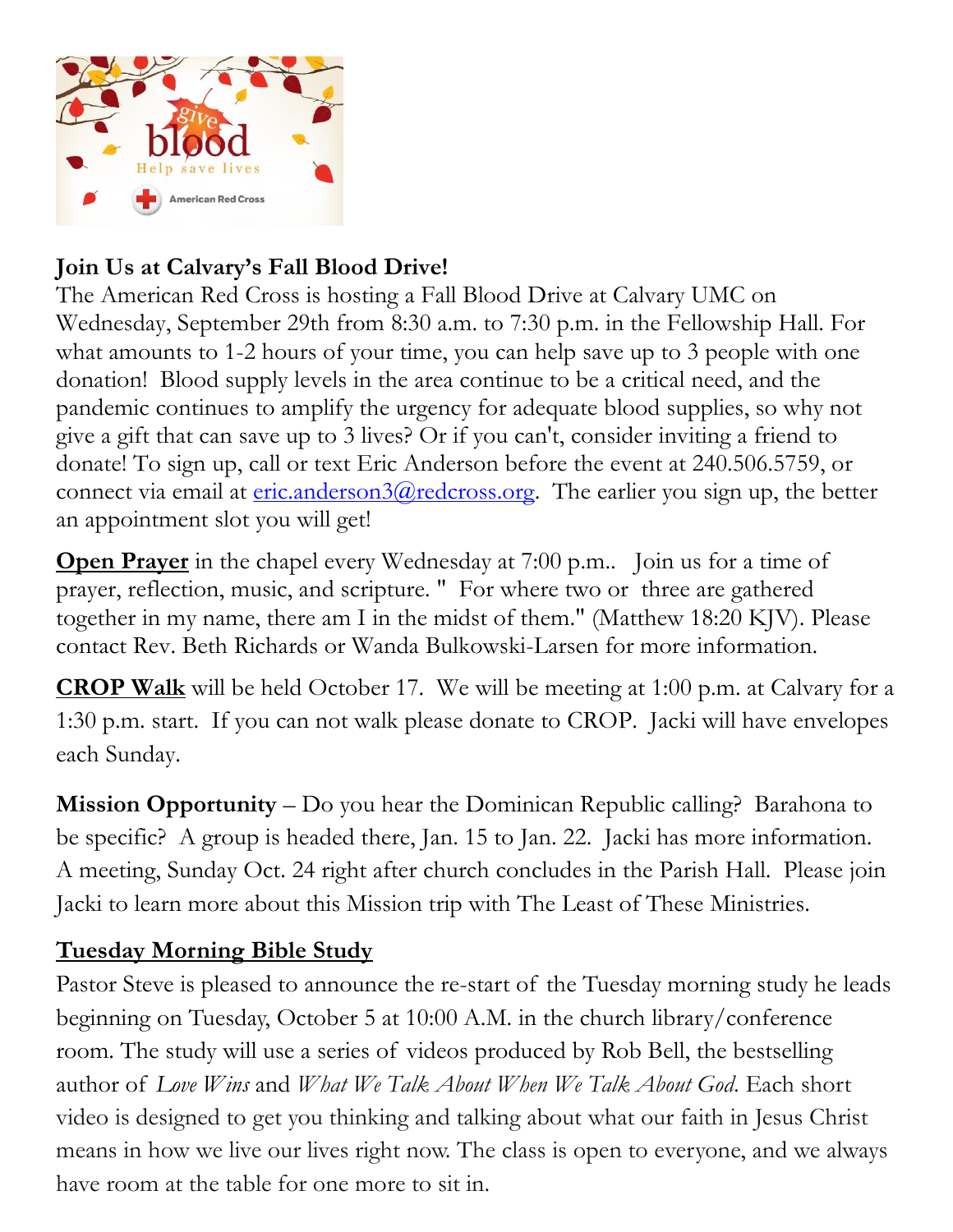

Jacki, our Director of Discipleship will be starting a six week study on Monday night's starting September 20 from 6:30 to 8:00. We will be looking at Margaret Feinberg's book **Taste and See**. Discovering God's creation. Please let me know if you would like to join me so I can order enough books, email me at [Discipleship@calvaryumc.org](mailto:Discipleship@calvaryumc.org) There is a DVD that goes along with the book.

# **Prayer Concerns:**

**Recent Passing:** Pamela (Sheetenhelm) Tomblin, Earl Beck

**Members of Calvary:** Lois Pacheco, Lynn Schumacher, Carol Whittington, Rita Sharpe, Georgia Riggleman, Laura (Daughter of Carol and Art Fennington), Nancy Dobbs, Anna Belle Childers, Wave Starnes, Beth Richards, Nancy Slovikosky, Linda Sheridan, JoAn Ehlers, Betty Fawley, Ann Crum, Nancy Crum, Fannie Johnson, Bob Strine, Michael Boyer

**Friends of Calvary:** Sis McKee (Aunt of Didi Willard), Patti Hicks and David Tompkins(Friends of Did Willard), Chris Walters (Father of Kate Mills), Don Kessel and Ken Kessel (Brothers of Susan Baggett), Joni Kline (Cousin of Meg Winter), Paul Fiumara (Friend of Helen Sheppard), Kristy Johnson, Vivian Warner (Mother of Jan Cline), Lena Dietz (Friend of Friendly Circle Class), Mary Fraser (Friend of Terri Giambarresi), Kitty Cooley (Sister of Connie Soggins), Ellie( Friend of Gloria Orrison)**,** Suzanne Simpson and Adam Shake (Sister & brother-in-law to Christy Mossburg), John and Lynn Mills (Friends of Charles Geisbert) Linda Horinie Henke (Niece of Charles Geisbert), Lillian Mingola (Mother of Maria Calcagni), Ed Kinsey, Jr (Father of Ed Kinsey), Wendy Koch (Niece of Helen Sheppard), Alice Woodward (Sister of Rita Sharpe), Virginia Painter Floyd (Friend of Rita Sharpe), Eli Yanike(Great-grandson of Ramona Yanike), Gay Ann Mazac (Niece of Steve and JoAn Ehlers), Randy and Linda Miller, Judy and James Wentzel (Friend of Rita Sharpe)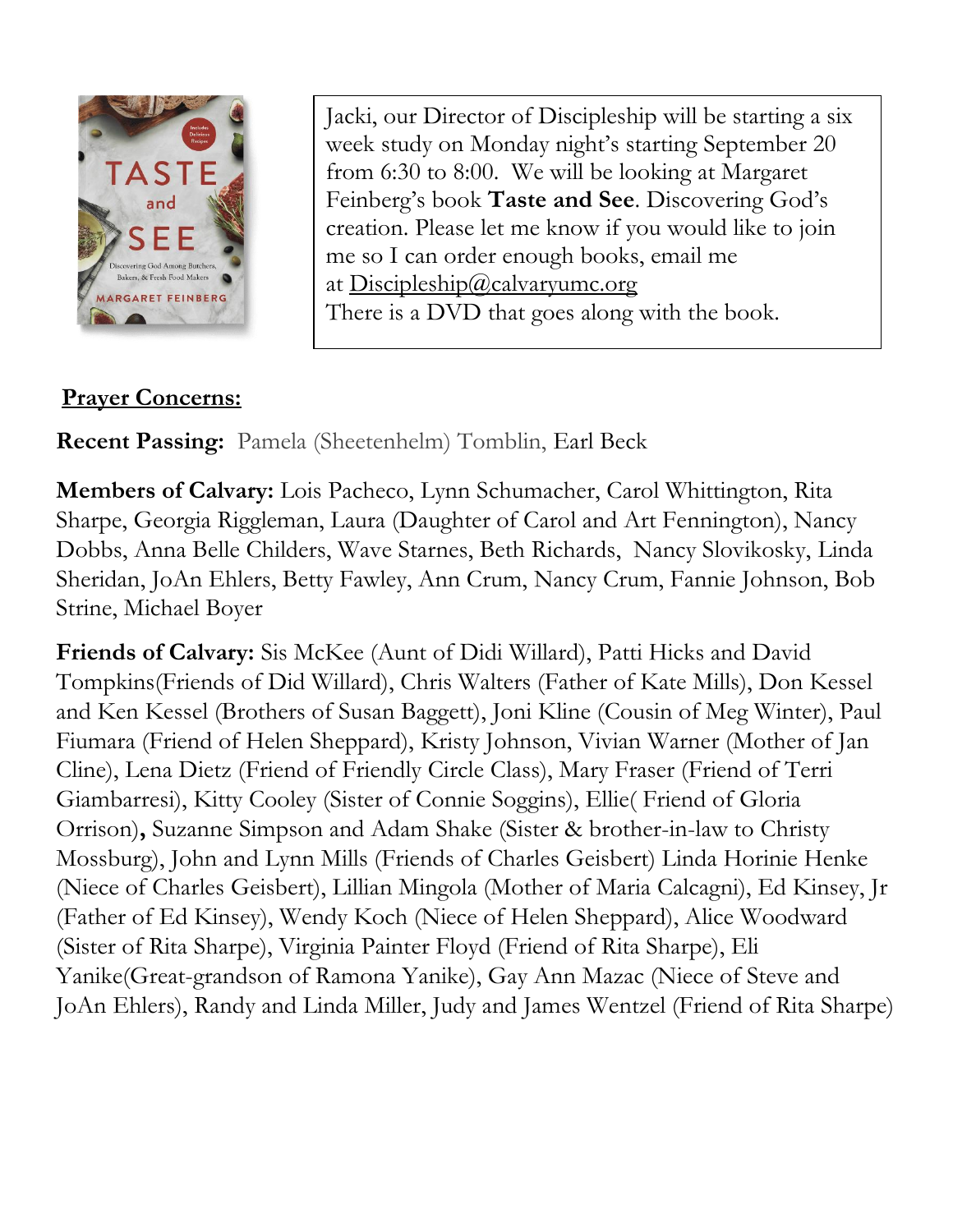### **This Week at Calvary UMC**

Today, Sunday September 26 Thursday, September, 30 9:00 a.m. Sunday School 6:00 p.m. AGAPE 10:00 a.m. Worship (in-person) 5:30 p.m. Youth Group Saturday, October 2

Monday, September 27 6:30 p.m. Taste and See Book Study Next Sunday, October 3

Wednesday, September 29 10:00 a.m. Worship (in-person)

6:30 p.m. Men's Bible Study 5:30 p.m. Youth Group

- 7:00 p.m. One Day I Wrote Back- Zoom Book Study
- 7:00 p.m. Open Prayer

10:00 a.m.-2:00 p.m. WRS

7:00 p.m. Finance Committtee **Wheelbarrow Sunday** 9:00 a.m. Sunday School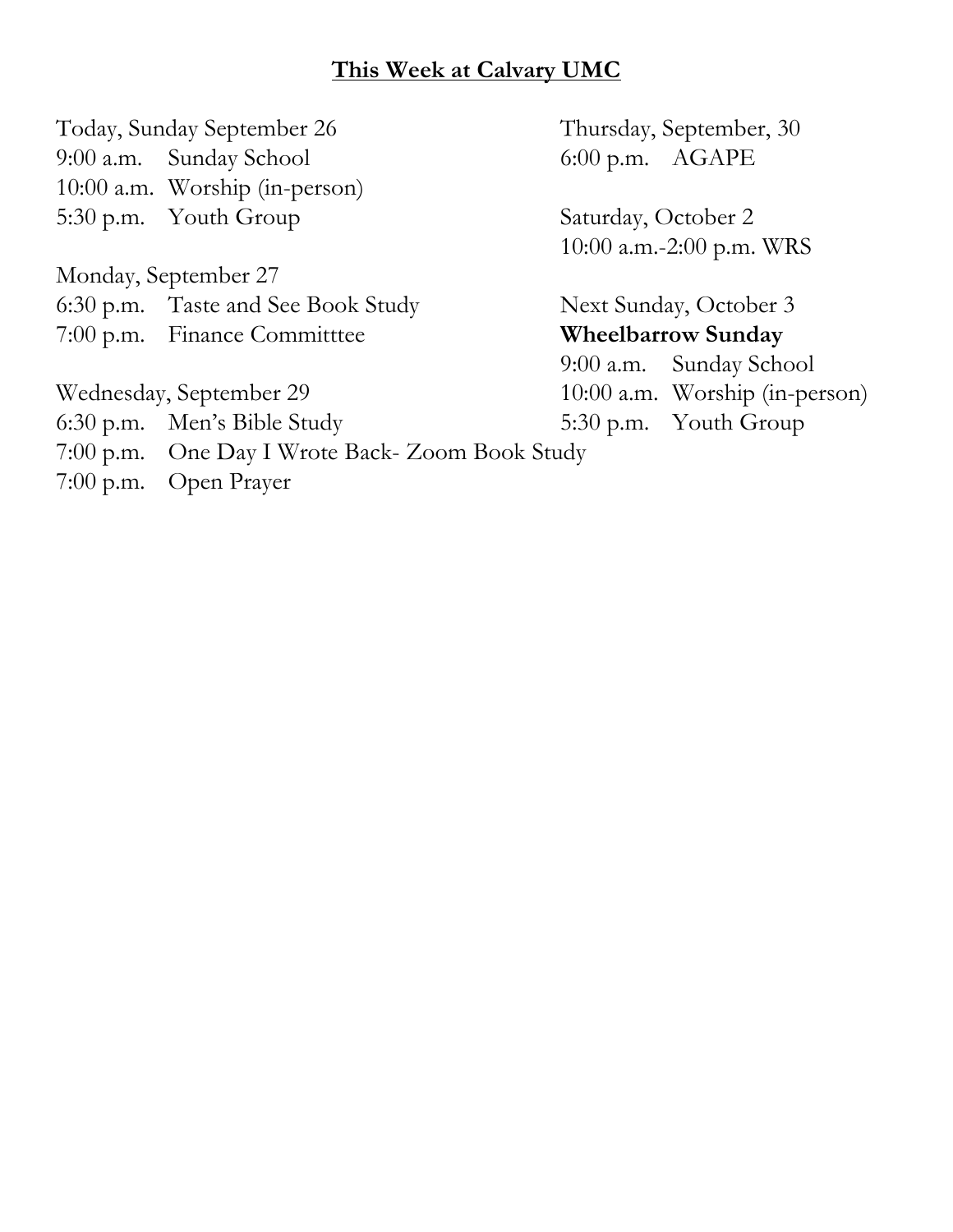# **COMMUNITY CONCERT SERIES**

presented by the Music and Arts Ministry of Calvary United Methodist Church

## Sunday, September 26, 2021 at 3:00 p.m.

doors open at 2:30 Masking is required at this event

**Calvary United Methodist Church** 131 West Second Street · Frederick, MD 21701



### **Christopher Schmitt** Pianist

A classical concert pianist, Mr. Schmitt's program will include works by Beethoven, Schumann, Liszt, and more. A regular performer in small ensembles at the White House and a member of the "President's Own" U.S. Marine Band, please join us for a relaxing afternoon of plano classics by some of the great composers.

We shoerely thank our we sincerey inclusion<br>sporsors for their grant<br>support which helped make

Visit www.calvaryumc.org/concerts for information on these and more upcoming events:

Sunday, October 10, 2021 Fiona Thompson, cellist, acc. by Sophia Kim Cook

Sunday, November 14, 2021 Beau Soir Ensemble (harp, flute, viola)

Sunday, January 23, 2021 Brian Ganz, Pianist

Concert dates are form at the time of posting and rarely change, but changes or cancellations by the artist/group and/or inclement<br>weather may happen due to circumstances beyond our control. Changes will be posted at www.c